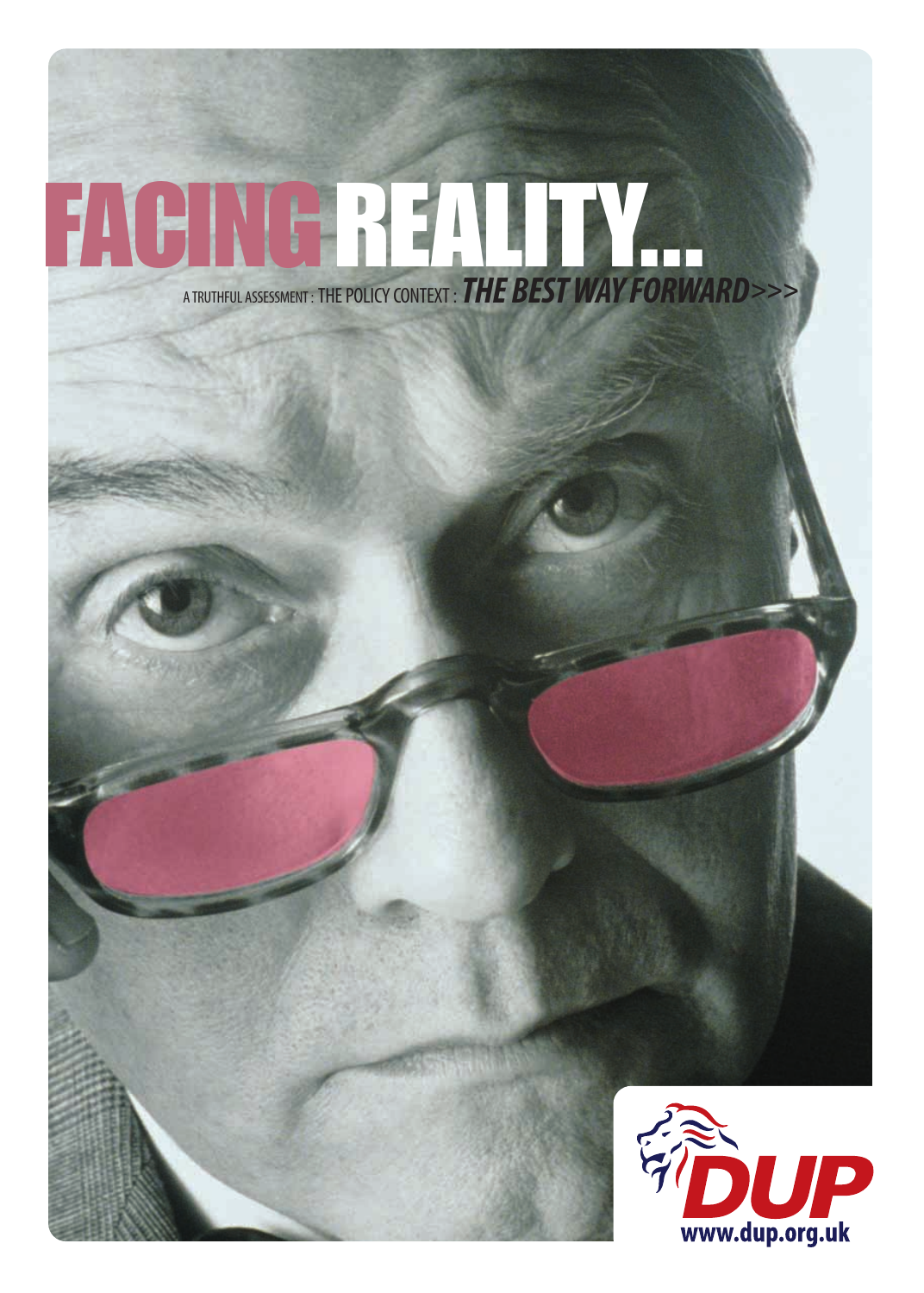



謂

**THIS** 

噩

H

昍

丽

⊞

R

面

m

H

H

H

AKIDAMA

W

B

湖

H

E

噩

 $=$ 

圖

噩

m

k.

W

T

 $\overline{a}$ 

圈

冨

画

the is

1111111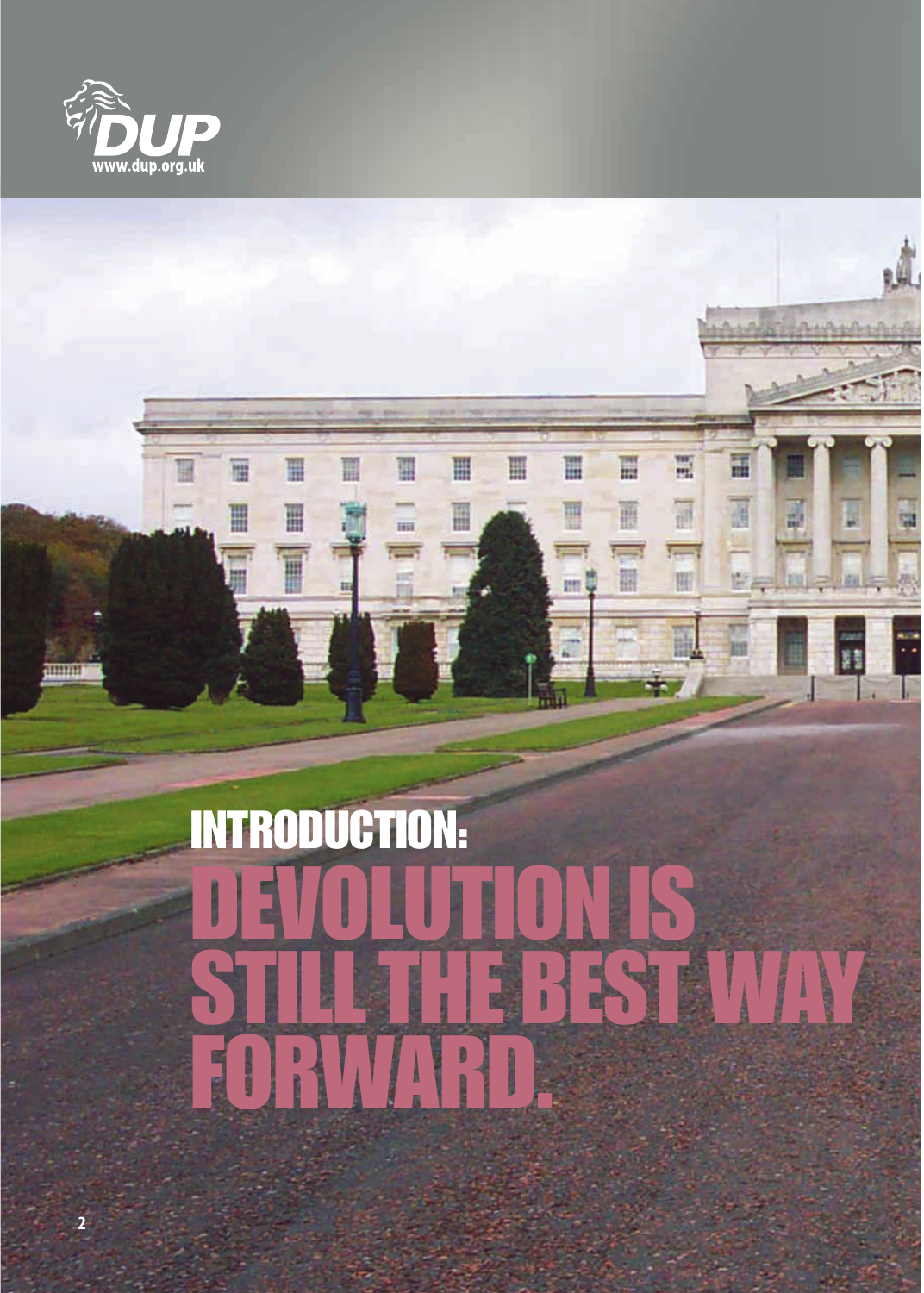## THE **BEST WAY FORWARD>>> FACINGREA**



The DUP has consistently held the view that local decisions should be taken by local elected representatives within a democratic structure which can provide stable, accountable, effective and efficient government. Even in the face of the seemingly insurmountable difficulties that Northern Ireland has faced in recent years **we still contend that devolution of the right type and in the right circumstances is desirable.**

Following the failure of the Belfast Agreement and the inability of republicans to rid themselves of their paramilitary past we contend that the level of trust needed for executive devolution does not exist but that Northern Ireland cannot wait for the uncertain time-span needed to test and assess the democratisation of the republican movement.This document sets out an alternative approach. Based on facing reality, it seeks to move the process forward now by a phased process of devolution which can bring accountability to local political decisions by immediately transferring decision making to local representatives in a form of non-executive devolution which at the earliest appropriate time **and by an agreed mechanism** can transform into full executive devolution.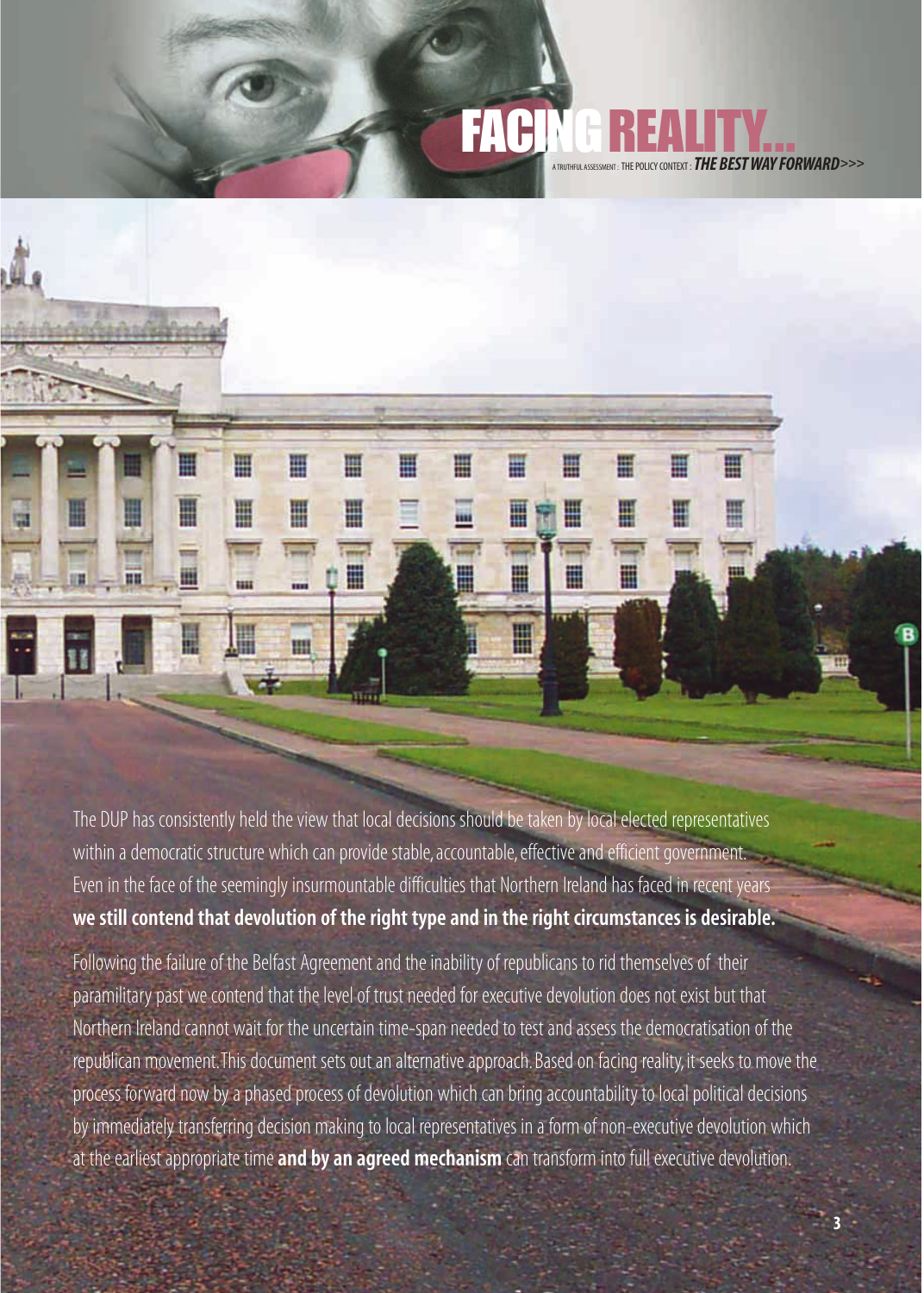

# 1:THE POLICY CONTEXT

In the context of the recognised failure and collapse of the Belfast Agreement institutions the DUP published a number of documents setting out its policy for devolution. In 2001 we published seven principles for devolution.Those principles remain the foundation upon which we believe devolution can be returned.

## **OUR SEVEN PRINCIPLES:**

1.The DUP is a devolutionist party.We believe in democratic, fair and accountable government.

2.No negotiating with the representatives of terrorism but we will talk to other democratic parties.

3.Those who are not committed to exclusively peaceful and democratic means should not be able to exercise unaccountable executive power.

4.Terrorist structures and weaponry must be removed before the bar to the Stormont Executive can be opened.

5.Any relationship with the Republic of Ireland should be fully accountable to the Assembly.

6.The DUP will work to restore the morale and effectiveness of the police force.

7.We will strive to ensure genuine equality for all including equality in funding.

We later set out seven tests we would apply to the outcome of any negotiations.

### **OUR SEVEN TESTS:**

1.Any Agreement must command the support of both Nationalists and Unionists.

2.Any Assembly must be democratic, fair and accountable.

Any executive power must be fully accountable to the Assembly.

3. Only those committed to exclusively peaceful and democratic means should exercise any Cabinet-style Ministerial responsibility.

4.Within any new Agreement any relationship with the Republic of Ireland must be fully accountable to the Assembly.

5.A new settlement must be able to deliver equality of opportunity to unionists as well as nationalists.

6.Agreed arrangements must be capable of delivering an efficient and effective administration.

7.The outcome must provide a settlement within the UK, not a process to a united Ireland. It must provide stable government for the people of Northern Ireland and not be susceptible to recurring suspension.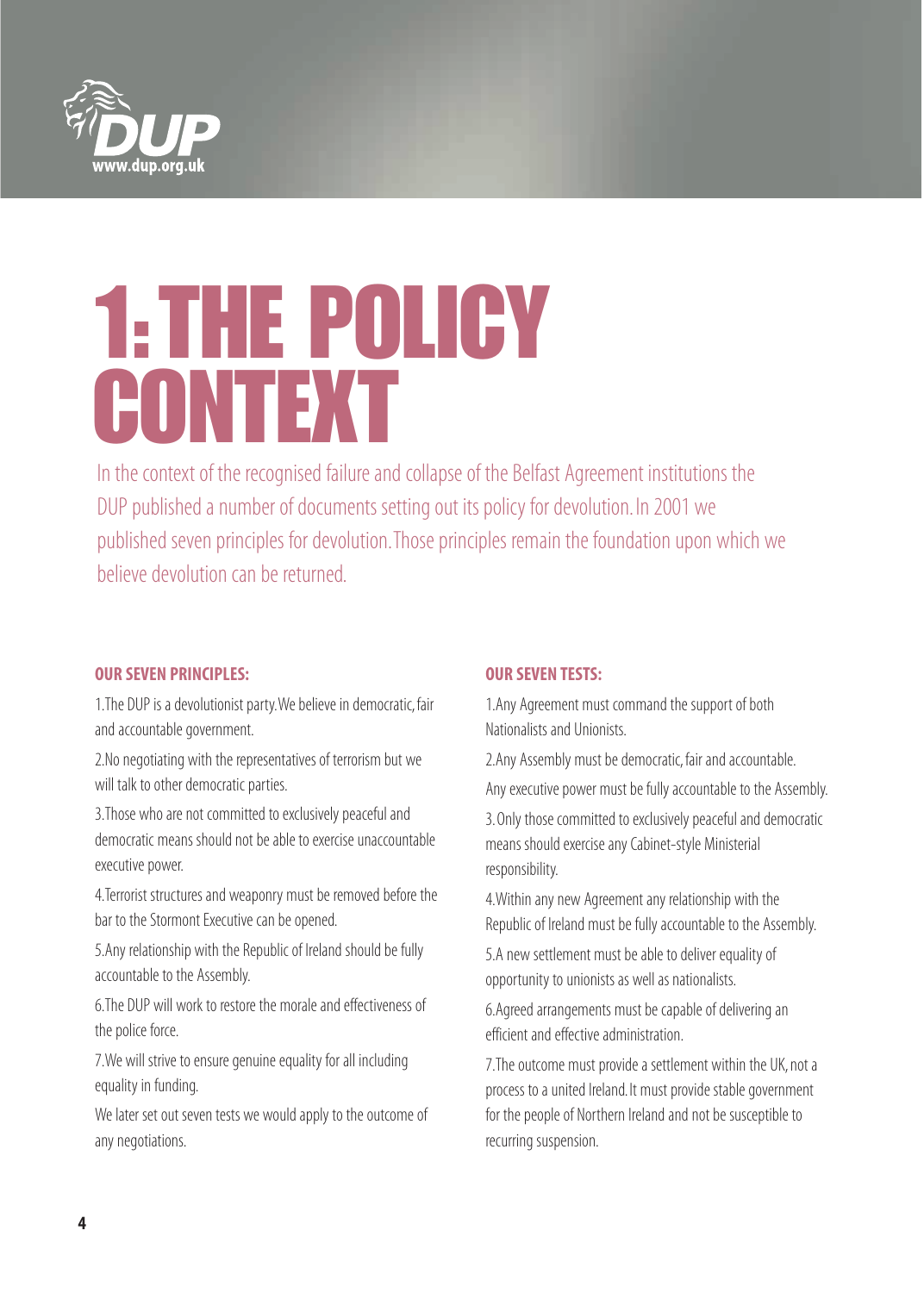## FACING REALITY...

THE BEST WAY FORWARD>>>









#### **TOWARDS A NEW AGREEMENT:**

In 2003 we provided a critical analysis of the Belfast Agreement which detailed the areas of the deal which were unacceptable to the DUP and would have to be addressed if the party's support for devolution was to be secured.The policy document 'Towards a New Agreement', provided the DUP with a "to do list" for subsequent negotiations.

In particular it highlighted the totally unacceptable provision in the Belfast Agreement which had allowed terrorist representatives to sit in the "cabinet". The policy paper indicated that an unaccountable Executive with unaccountable Ministers participating in an unaccountable all-Ireland body was a fundamental flaw which had to be rectified.

In addition the paper proposed changes in the manner the committees and the Assembly itself operated. Finally it advocated a better deal for the victims of terrorism and also judged that the balance between North-South and East-West relations had to be redressed.

#### **VISION FOR DEVOLUTION:**

When we published our 'Vision for Devolution' in 2003 during the Assembly election it committed the party to devolution and defined the ingredients the DUP determined to be essential in any structures which would result from future talks.The policy paper listed four key components. Any new agreement must be –

**Stable:**The Belfast Agreement did not and was incapable of delivering stable government. An alternative needs to be established which takes cognisance of parties' behaviour but is sufficiently robust to withstand pressure.

**Accountable:** Ministers were not accountable to the Assembly for their decisions. A mechanism for holding individual Ministers to account must be established.

**Effective:** The Agreement failed to provide clear direction or effective decision making thus making the process cumbersome. The alternative is a system which is responsive removing unnecessary levels in decision making.

**Efficient:** Political bureaucracy spiralled out of control under the Agreement.The alternative must provide value for money and cut back the costs of government.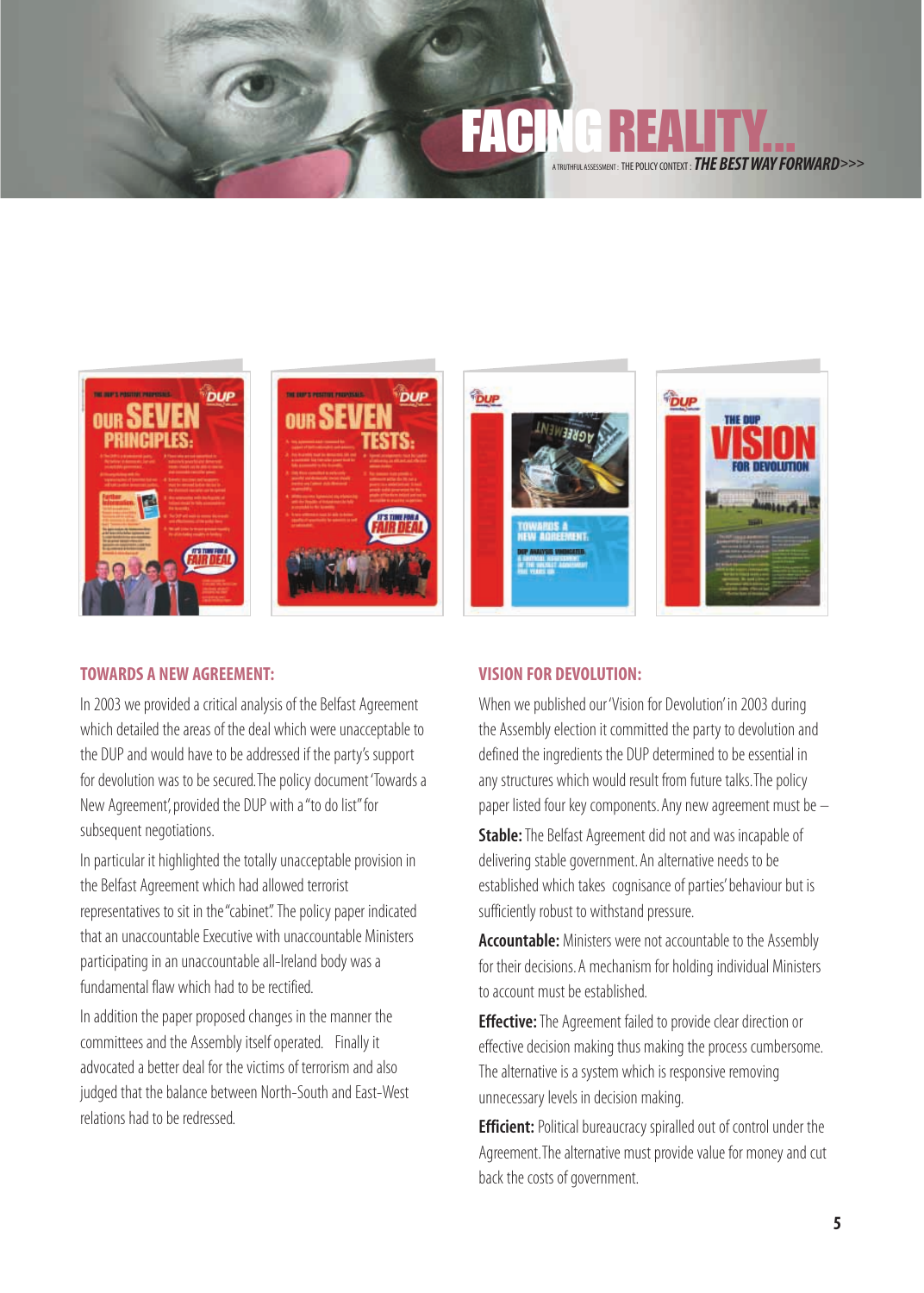

We fought the Assembly election on the basis of these commitments and the unionist electorate mandated us to follow those policies, principles, tests and the underlying strategy.

After the election the DUP – now the largest party in the Northern Ireland Assembly – took up its mandated role of providing leadership to the community and published a set of proposals which are as relevant today as when they were first published. The document Devolution Now received a favourable reception and encouraged the government to press ahead with negotiations first at Lancaster House, then at Leeds Castle and subsequently at meetings in both Belfast and London.

## **DEVOLUTION NOW:**

Devolution Now took account of the political realities in Northern Ireland declaring that only those who were committed to exclusively peaceful and democratic means should exercise any Cabinet-style Ministerial responsibility.The proposals suggested that powers would be devolved to the Assembly and not the government departments as under the Belfast Agreement.The Assembly would be empowered to determine how such power was to be exercised.The document outlined some possible models which could result from such a development.

The administration could either be in the form of an Executive or an arrangement where the Assembly acted as a Corporate Body responsible for decision making in an agreed manner.The Executive could be either a Voluntary Coalition with collective cabinet responsibility or a Mandatory Coalition (involving parties committed to exclusively peaceful and democratic means) with arrangements for accountability and effective decision making.

If an Executive could not be formed or if an executive collapsed, powers would be transferred from the Executive/Ministers to the Assembly.The decision making process advocated in the Corporate Assembly Model was not inconsistent with the modus operanda in local government.

The DUP declared it would not operate the Mandatory Coalition with Sinn Fein before it met the Blair Necessities but would operate the Voluntary Coalition with parties including the SDLP immediately.The document added,"If the SDLP is unwilling to operate a Voluntary Coalition in the absence of SF then we would be willing to operate the Corporate Assembly Model until either the SDLP agree to operate a Voluntary Coalition or SF/IRA deliver on the Blair Necessities. (Acts of completion, set by the PM requiring the winding up of terrorism.)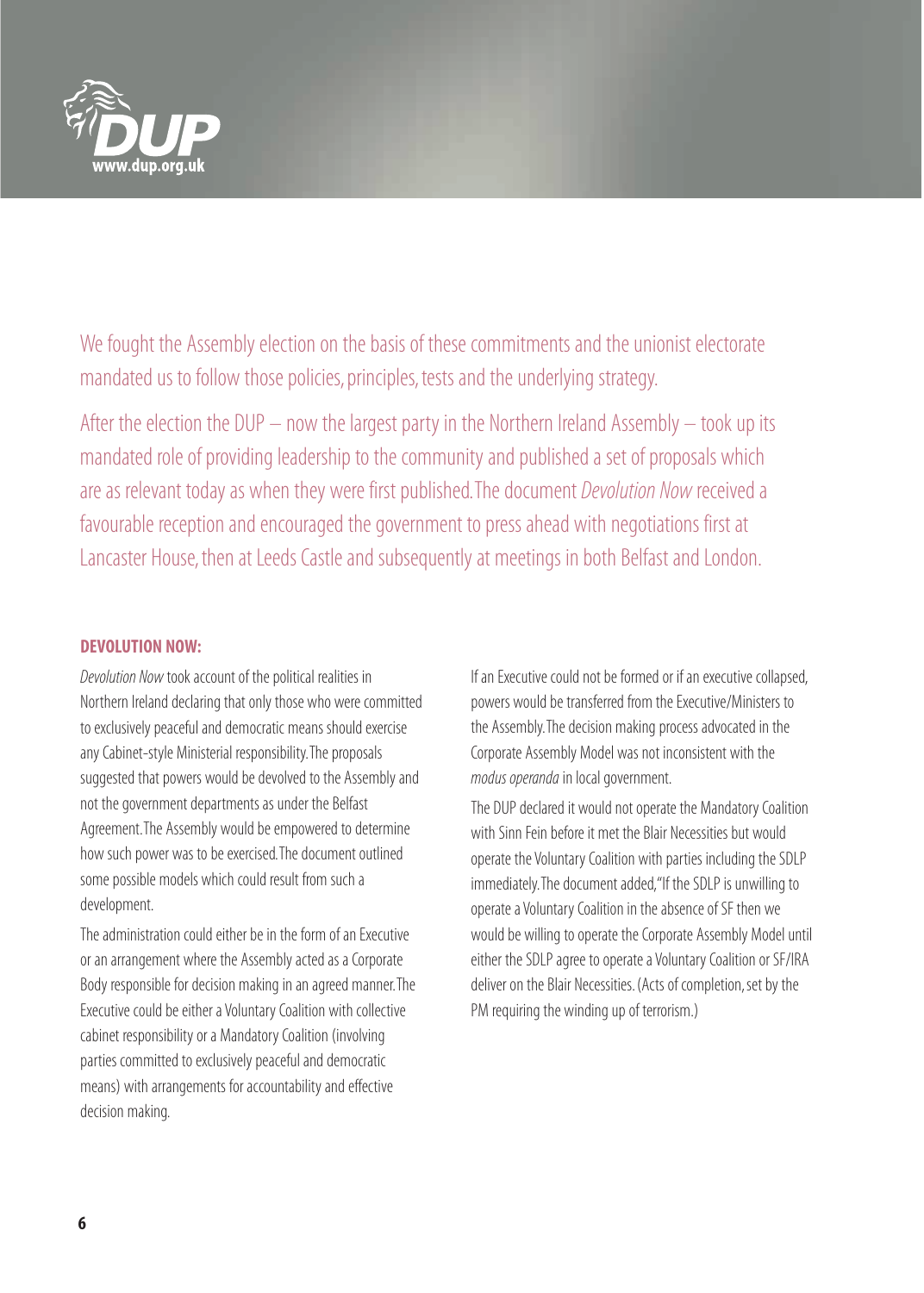## FACING REALITY...

A TRUTHFUL ASSESSMENT : THE POLICY CONTEXT :*THE BEST WAY FORWARD>>>*



## **DUP EUROPEAN MANIFESTO 2004:**

In the European election the Devolution Now proposals were placed before the electorate.The party again topped the poll giving a clear mandate for its proposals. Again the manifesto stated:

"A mandatory coalition to include Sinn Fein is only possible when they are demonstrably committed to exclusively peaceful and democratic means."

## It added:

"We believe that only when the Blair Necessities have been met can Sinn Fein be entitled to a place in Government.The political process must not be put on hold to await the IRA."

The DUP was sending an unmistakable message to republicans that we would not mark time waiting on them to clean up their act.The days of the UUP facilitating Sinn Fein were over.There would be no movement for Sinn Fein until after the IRA had stood down.The party defined what was needed as the total decommissioning of its illegal weaponry and the end of all its terrorist and criminal activity.



## **THE PROPOSED COMPREHENSIVE AGREEMENT:**

In December 2004 the government published proposals, which were informed by a series of meetings with the political parties which it believed represented the best chance of gaining the support of parties in Northern Ireland for the return of devolved government. Republicans had prematurely left the negotiations clearly unwilling to deliver the end of their illegal activities.

The constitutional elements of the proposals already showed signs of improvement from the Belfast Agreement. In particular the key issue of accountability had been addressed. No longer could Ministers take unilateral decisions without the support of other parties in the Assembly.This applied not only to the devolved structure but also, importantly, to the North-South relationship.

However, the government in publishing the proposals remarked that they had been very carefully balanced. In spite of their claim the government was soon to disturb that "careful balance" by retreating on its requirement for republicans to decommission in a visible and transparent manner.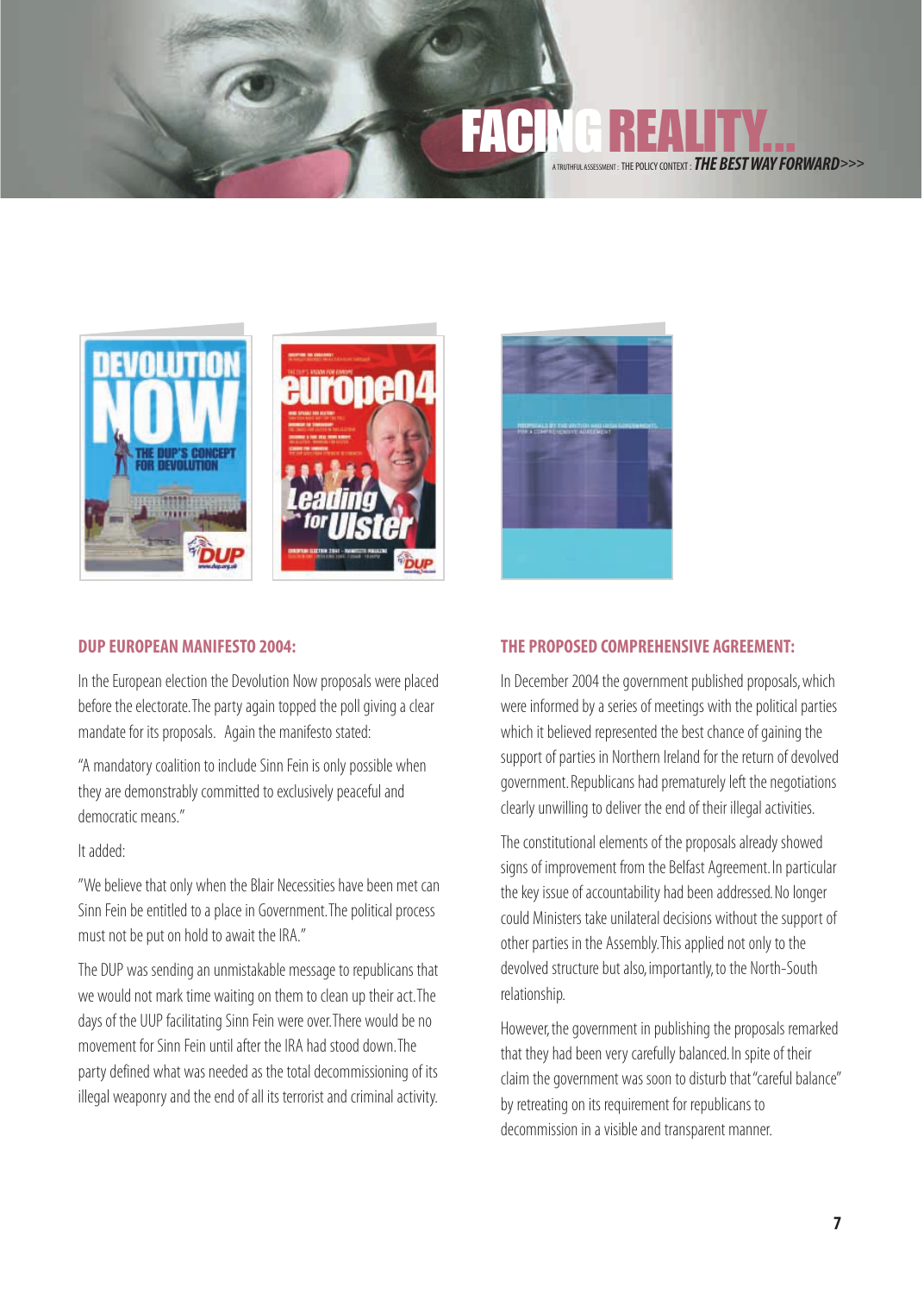



#### **MOVING ON:**

During the 2005 election campaign the DUP published a document Moving On which sought to inject urgency into the political process. The paper argued that decisions were being taken which were to the detriment of the people of Northern Ireland and we should not let Sinn Fein's inability to reform itself hold others back from taking control of key matters.

The policy paper put, what was in fact, a final challenge to the SDLP to form a Voluntary Coalition or the thrust of DUP policy would move away from any immediate expectation of Executive Devolution and towards what was attainable.

As far as a Mandatory Coalition including Sinn Fein was concerned the document declared that "trust" was the key component required to form and maintain an Executive.The party contended that republicans needed much more time to undertake the transition to exclusively democratic politics.Time and events have justified that assessment.



#### **THE DUP WESTMINSTER MANIFESTO 2005:**

In the manifesto we said:

"...the DUP insisted that no-one who is associated with paramilitarism or criminality will be in any Executive in Northern Ireland. Sinn Fein could then only be considered for entry to an Executive after –

- complete visible, verifiable decommissioning;
- a total end to all paramilitary and criminal activity;
- the community is convinced the IRA has been stood down.

Inclusive, mandatory coalition government which includes Sinn Fein under d'Hondt or any other system is out of the question.

If executive devolution cannot be set up on a satisfactory basis, then the only option is to make Direct Rule more accountable and acceptable.We will work with the Government to provide the maximum accountability in these circumstances and attempt to integrate Northern Ireland more firmly within the United Kingdom."

Again we asserted our conviction:

"We believe a voluntary coalition supported by democratic parties across the community offers the best way forward."

It is apparent that the SDLP is not willing to act separately from Sinn Fein and thus there is no foreseeable prospect of a voluntary coalition being set up.With trust in Sinn Fein still not present at a level necessary to countenance Sinn Fein's entry into government and the SDLP unwilling to form a voluntary coalition there is, as our manifesto predicted, no route immediately open to executive devolution.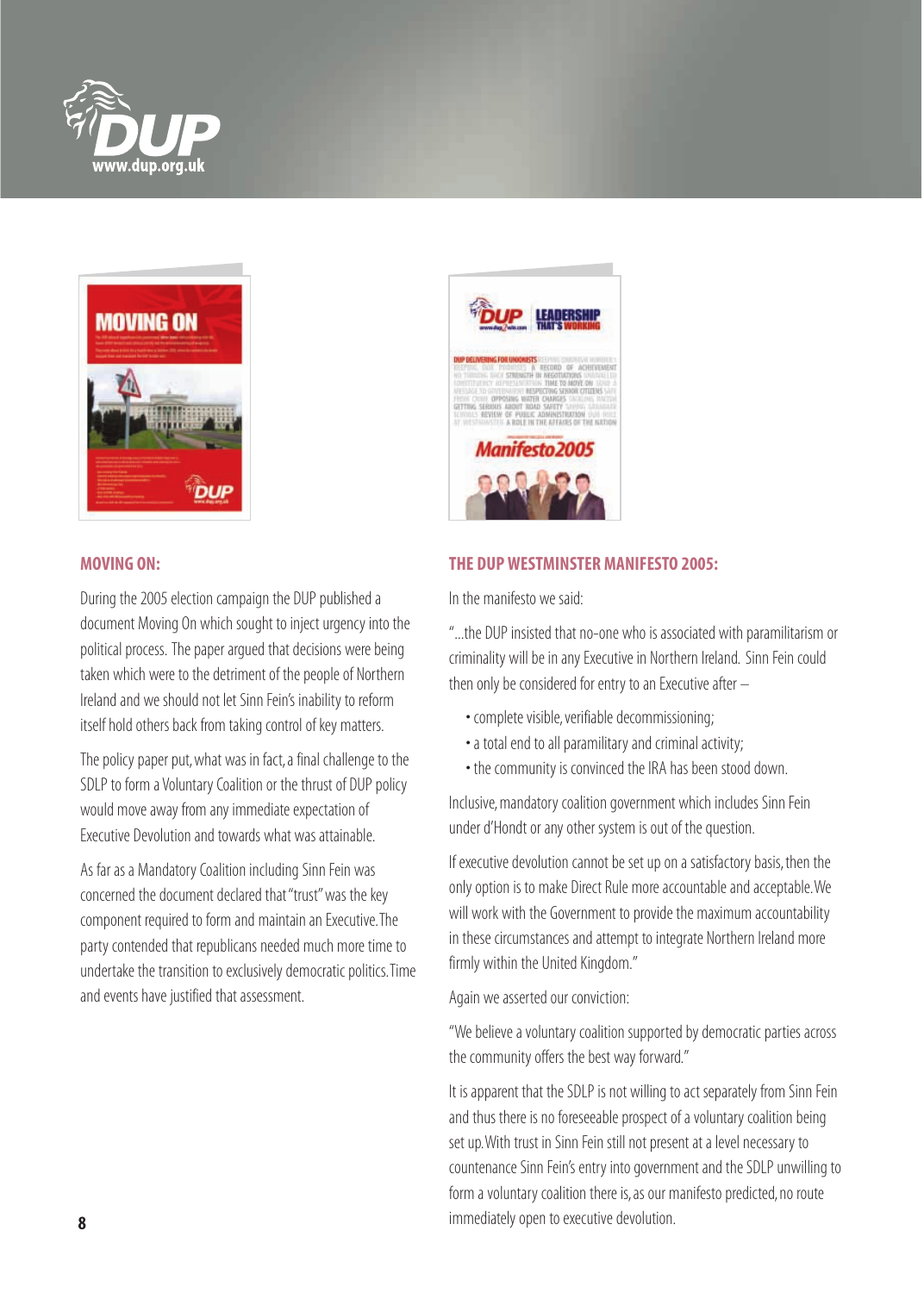## THE BEST WAY FORWARD>>> FAC



## **POST ELECTION:**

The DUP's firm stand on the pre-delivery of decommissioning and the IRA ending all illegal activity as a standard that must be met before Sinn Fein participation in government started to bear fruit when the IRA carried out a substantial act of decommissioning and stated it would end its terror campaign. Regrettably republicans did not meet the level of transparency recognised as necessary in the Comprehensive Agreement leaving everyone unsure what level of decommissioning had taken place and leaving the community to test the commitment to ending paramilitary and criminal activity on the basis of time and unfolding events.

The opportunity to build confidence had been lost and as later events would show the republican movement was still in paramilitary mode. It remains to be seen that there has been a real change in republican paramilitary behaviour. The unionist community is still dissatisfied with progress in this area. No one can say illegal activity has ended completely and for ever. Trust has been the casualty of the lack of openness in decommissioning and ending the IRA's terror campaign.

## **EQUALITY AND FAIRNESS CONTEXT:**

The DUP stands ready to continue dialogue with the government to advance the agenda outlined in this paper. It will obviously still be a pre-requisite for the government to deliver on the steps needed to provide the atmosphere that will facilitate a positive outcome.

## Without establishing equality and fairness unionist support for political movement will be impeded.

We have consistently advised the government on ways to improve confidence in the unionist community and we are ready to offer further assistance in order to achieve our goal.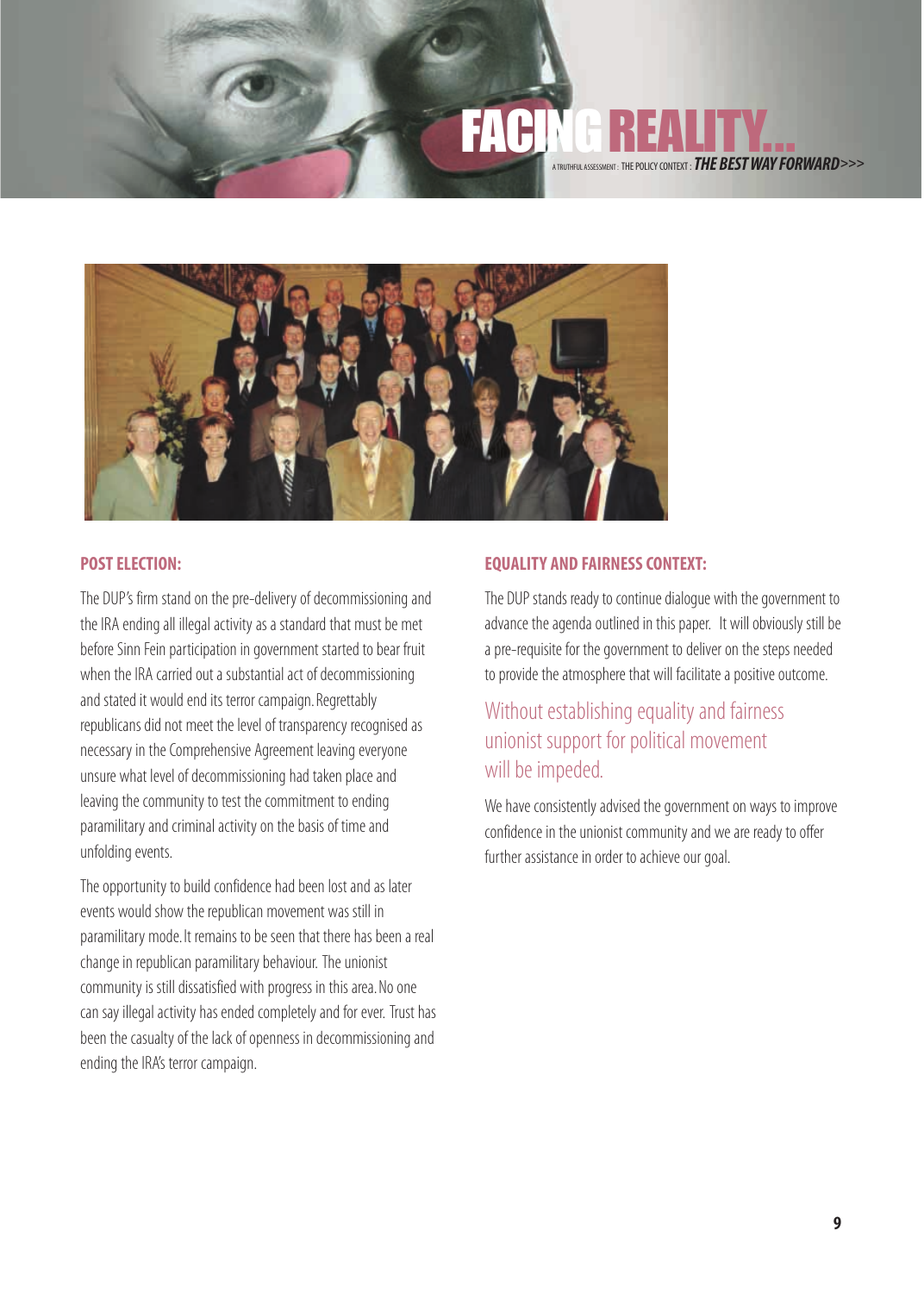

# 2:A TRUTHFUL ASSESSMENT

The approach of unionists in making an assessment of republicans is coloured by the reality that while Sinn Fein was negotiating an end to its paramilitary and criminal activities, it was, at the same time organizing a bank heist and proceeded to cover up a foul murder.

Even now, while indicating that it has ended its campaign, P O'Neill is still issuing New Year's messages highlighting that the organization is still operational, though under 'discipline'

Even the manner in which republicans handled the Denis Donaldson affair by taking him away for 'debriefing' indicates that they are still in paramilitary mode. There is also clear evidence that criminal activity still exists at a seemingly high level under the direction of the republican movement. It is only the method of organizing the crime that appears to have changed. Indeed republicans still hold the proceeds of the Northern Bank robbery and other previous criminal activities.

Whatever progress the IMC in January may be able to identify, this falls well short of the level of certainty that people will want and expect of Sinn Fein. In this context the community choice is to continue to mark time, waiting for republicans to transform, or to find a way forward that does not require their participation at executive level.

**Setting aside executive devolution as a prospect for the forseeable future leaves a range of possible structures which can be considered which include low responsibility bodies such as a shadow Assembly.**

Then there are mid-range models which solely provide for either legislative devolution or administrative devolution. In the 70s and 80s the DUP had advocated legislative devolution while the UUP had supported administrative devolution.

It is possible to construct a legislative devolution model drawing upon the practices of the EU, where the task is shared between the Council of Ministers and the Parliament.

The NIO Ministers would comprise a College or Council of Ministers. They, or the Assembly (through Committees or as a unitary body), could propose legislation. All legislation on transferred matters would be subject to a co-decision procedure, whereby to be enacted the approval of both the College of Ministers and the Assembly would be required.

In the EU both the Council and the Parliament each produce their own opinion and review those of the other, with a series of readings. If agreement can't be reached between the EP and the Council a Conciliation Committee (consisting of equal numbers from EP & Council) convenes to try and agree a final text.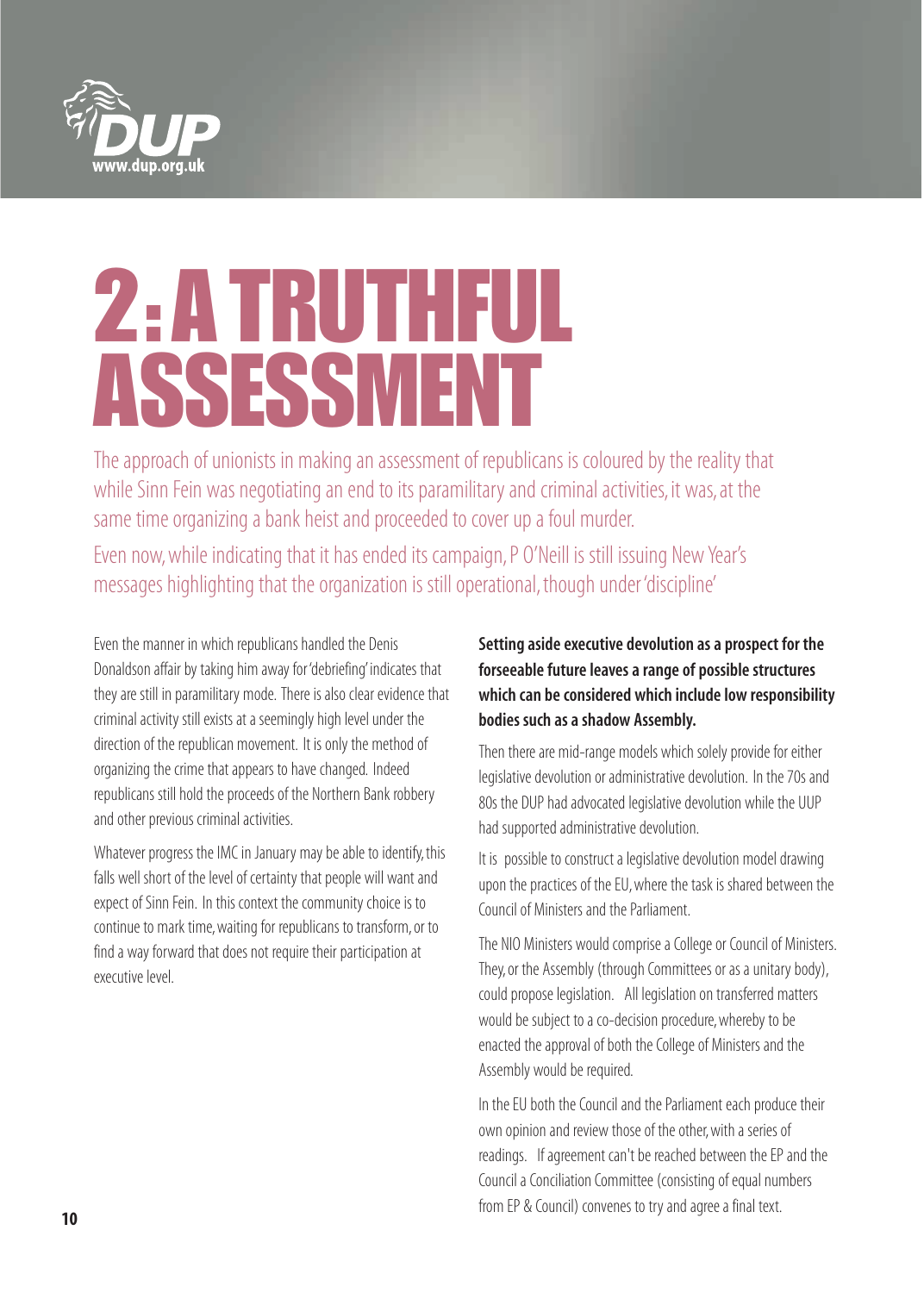## FACING REALITY...

A TRUTHFUL ASSESSMENT : THE POLICY CONTEXT :*THE BEST WAY FORWARD>>>*

In essence a horse-trade results, before the legislation returns to both bodies for final enactment.

On reserved matters the case could be made for consultation with the Assembly, if that could be fitted into the Westminster parliamentary processes.

Since legislative devolution was last considered the constitutional arrangements in the UK have softened up. Indeed the Leader of the House is presently considering proposals whereby MEPs might sit on some committees with MPs. It is therefore conceivable that the same facility could be afforded to Members of a Regional Assembly when matters relating to reserved legislation was being processed

At the high end there are possibilities which give the Assembly full devolved power, not exercised by an executive or cabinet but rather by the Assembly as a corporate body. An example of such a structure is the Corporate Assembly model which featured in our Devolution Now policy document.The SDLP proposed a model which sought to appoint outside Commissioners to undertake the role of Ministers.

There are variants of both themes and even overlapping possibilities. One such model might be to make the Departmental Permanent Secretaries responsible as officers of the Assembly and subject to the will of the Assembly in much the same manner as Council Officers are responsible to their District Council while each of them still acts as head of their own department. They would however have a collective role to ensure joined-up government.

There is even the possibility of introducing progressive devolution using elements from several options. For example, it is possible to devise a scheme which commences with a low-range model offering a deliberative Assembly and progressively grafting on to it other functions and responsibilities as trust grows.

In such a model -

• Parliament could amend the Northern Ireland Act 2000 to allow for a partial un-suspension of the Assembly. This un-suspension would not extend to the Executive functions of devolution but would permit the Assembly and its committees to meet.

• In these arrangements Executive authority would continue to be vested in the Secretary of State for Northern Ireland although a procedure analogous to that provided for in paragraph 6 of Annex B of the Comprehensive Agreement could permit requests for the review of Ministerial decisions.

• At a later stage consideration could be given to permitting the Assembly to legislate. It would have the advantage of giving some real power to the Assembly and encouraging a responsible approach, while not altering the current arrangements for Westminster in the short term. It would also encourage the parties to work together.

• It may also be desirable for the Assembly to agree the Budget though clearly in the event that it could not, the option of simply passing it through Order in Council at Westminster would be open to the Government. This would encourage a responsible approach by members of the Assembly and would prevent the culture of criticism which comes with a lack of power.

• The Assembly could also pass a Programme for Government which would act as a powerful direction to Direct Rule Ministers.

• Assembly committees would be established to shadow the work of the Departments and Ministers could attend the Committees from time to time. It would be expected that where the Assembly could agree a particular course of action it would be a consideration which a Minister would wish to take into account when making a decision.

**The possibilities are endless and our listing of some of them is only an indication of the variety of options which could be employed.**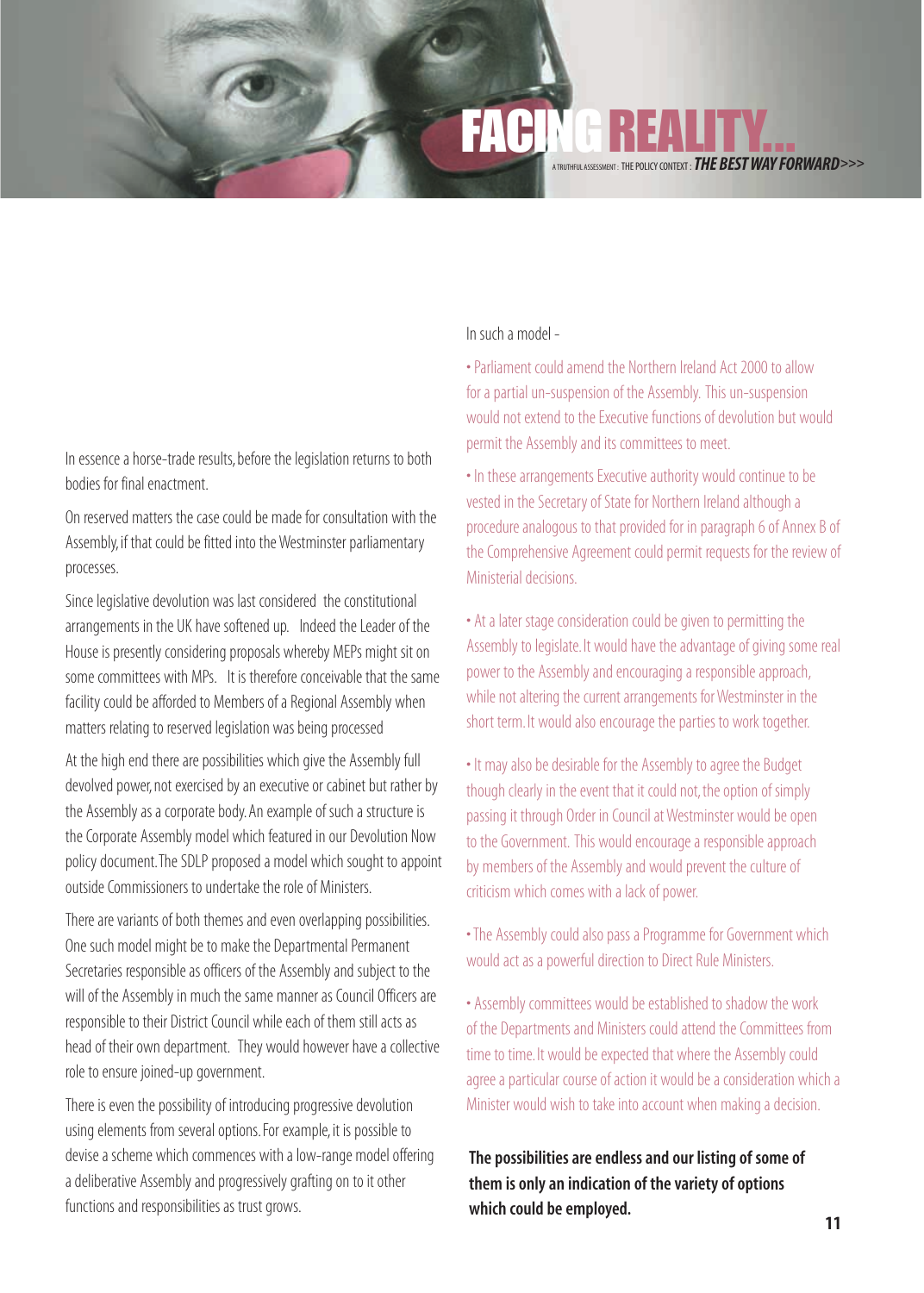

The DUP has a view of the best option and would advance this in any subsequent negotiations rather than appearing to set the parameters beforehand.

It is sufficient, at this stage, to say  $-$ 

• waiting for the conditions required for executive devolution to arrive is likely to cause the opportunity for any form of devolution to pass given the need to have the Assembly operating before May 2007;

• we have a preference for a start-up model which allows local politicians collectively to exercise the maximum rather than the minimum power which is consistent with prevailing circumstances;

• we would wish to negotiate both the entry level and the ultimate level of devolution of what ever type now;

• we want the entry level to be considered only as a preparatory point and not as an alternative to executive devolution;

• we believe the community as a whole would prefer tangible progress, however limited, in taking important decisions away from the control of direct rule Ministers.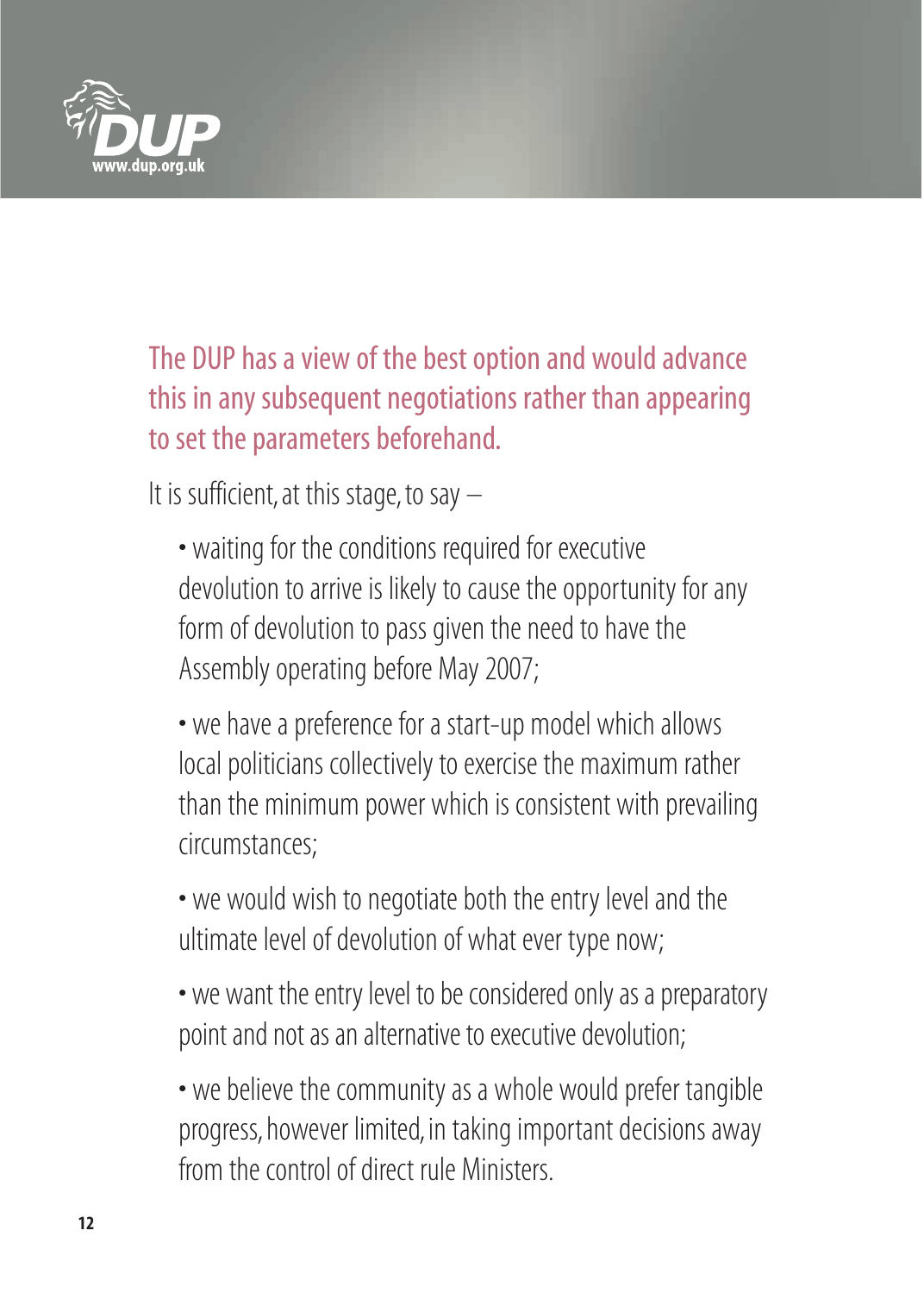## A TRUTHFUL ASSESSMENT : THE POLICY CONTEXT :*THE BEST WAY FORWARD>>>* FACI

What is important is that there are a number of structures which can allow devolution to proceed even in our present circumstances and which can:

- allow time to test the bona fides of republicans;
- ensure the community is content with the arrangements before we gear up to the next stage;
- provide a role for those democratically elected in Northern Ireland;
- improve accountability and decision making;
- halt some decisions being taken which are in the pipeline and which will be very damaging to our community;
- provide a politically neutral and safe option which does no violence to any democratic party's position.

This is a pragmatic and sensible way forward. It is a first step but it is attainable. It is a system which allows for further building blocks to be laid when the foundations are firmly set.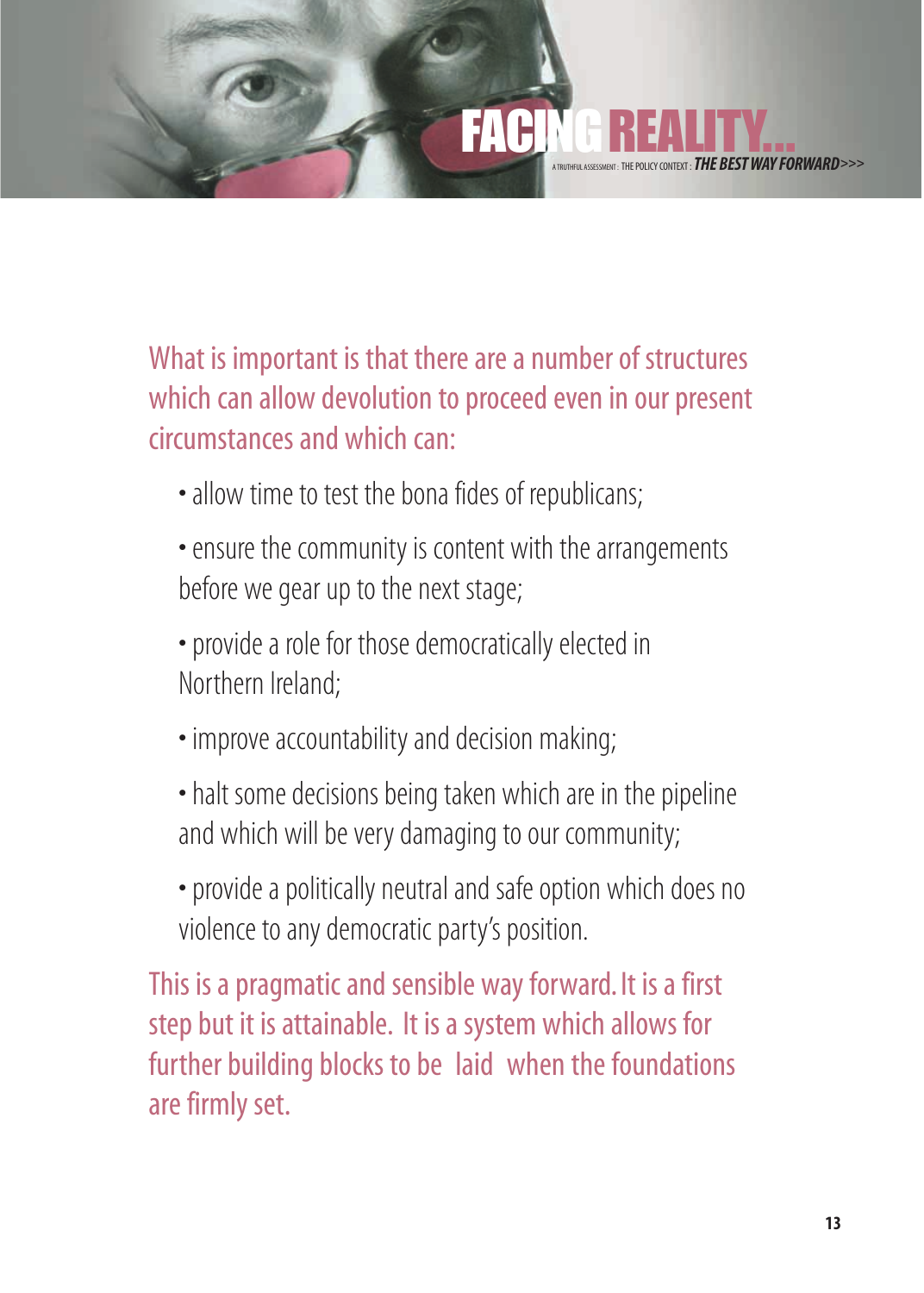

# 3:THE PHASED APPROACH

We see merit in the government opening up negotiations in the context of the enabling environment we have referred to, in order to agree not only the entry level but also the structures to which it is intended we should progress.

The DUP would participate in negotiations on the basis of seeking such progressive movement but we would not see any merit in participating in negotiations to solely agree a form of executive devolution for which we believe the essential ingredients, for the projected future, are absent.

There are a number of advantages in such a proposition. The agreement on the next level allows certainty about the ultimate direction and destination of the Assembly when the trust exists to the level required to progress to that structure. Our part in negotiations for the final form of devolution to be adopted when circumstances are appropriate will depend upon the extent to which progress is made on the 'start-up' form of devolution.

Equally if, after the elevation, an event occurs which damages that trust and thereby destroys the cohesion of the executive making it impossible for a coalition, of any kind, to continue, the elevator can return to the lower level and lessen the impact of the crisis on the community who will still have continuity in service delivery and consistent policy direction – only the method of decision taking would change. When political stability is re-established the elevator can rise again.

## **THE LONG TERM:**

In many ways both the Belfast Agreement Assembly and that envisaged in the government's proposed Comprehensive Agreement are emergency forms of enforced coalition which in the longer term would not provide the best form of government. Parties might wish to consider structures beyond those needed to cope with Northern Ireland's short to medium term problems.

The advantage of the Phased Approach is that the form of devolution can continue to rise but if circumstances require it can fall to a lower level providing a safety net and strengthening confidence in Northern Ireland's political future.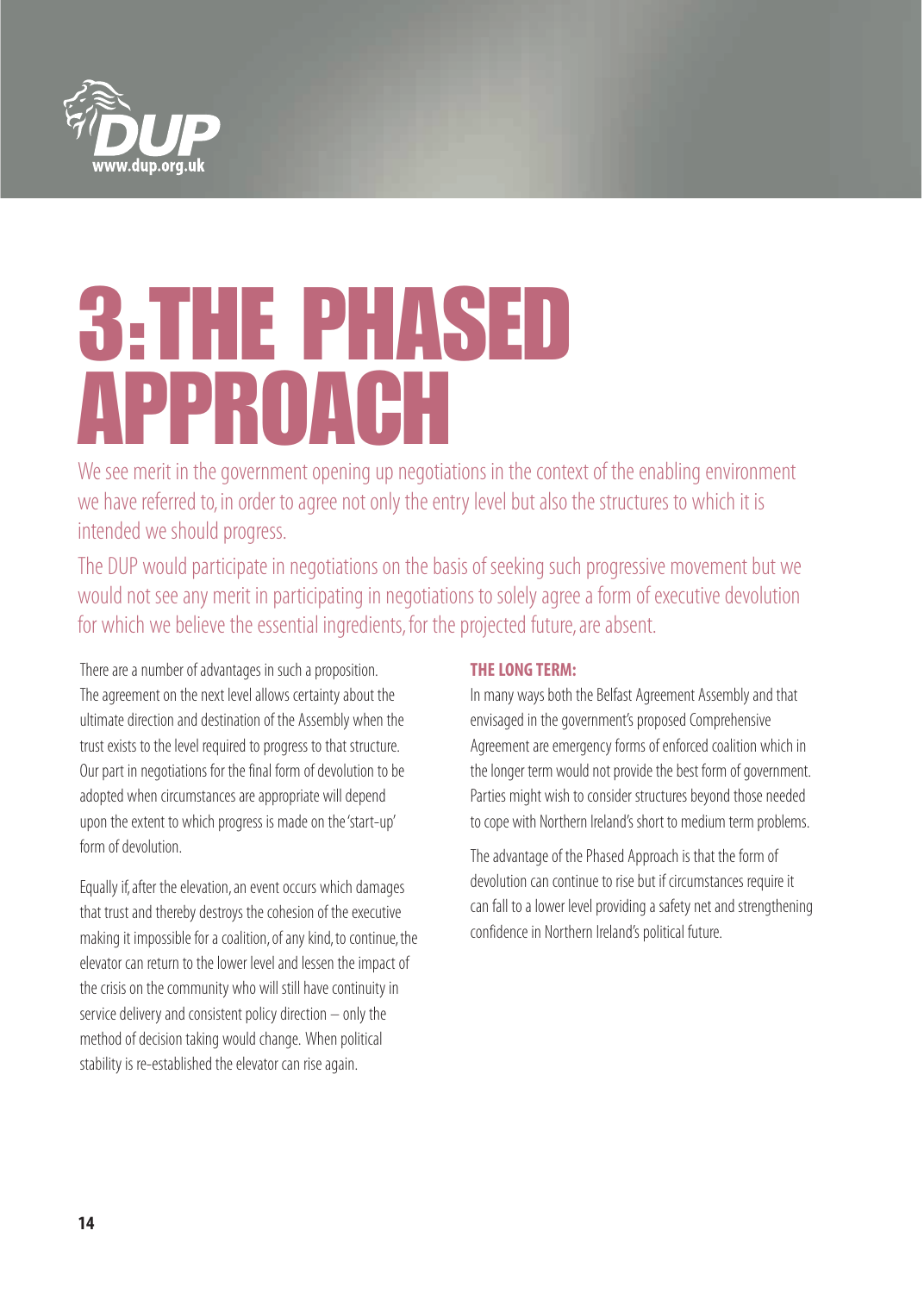## THE BEST WAY FORWARD>>> FACING REALITY...



#### **SHIFTING MECHANISM:**

The recognised mechanism of attaining cross-community support in the Assembly would be the standard which would have to be met for movement to a higher level of devolution. Equally if it was not possible to retain cross-community support in the Assembly to work at a higher level the structures drop to the lower level.

The government has consistently argued that the requirement for cross-community support was and is necessary for decisions to be taken in the Assembly because of the divisions which exist in our society. It would be patently unworkable to attempt to operate devolution of a type which does not command support from both sections of the community. This is plain common sense.

## **CONCLUSION:**

We are convinced, without loss to anyone's position and with minimal effort, an early start can be made on the journey to full and accountable devolution.We will work with others to reach this goal.

We are proposing this course of action in a genuine attempt to lift the political process and create forward momentum.